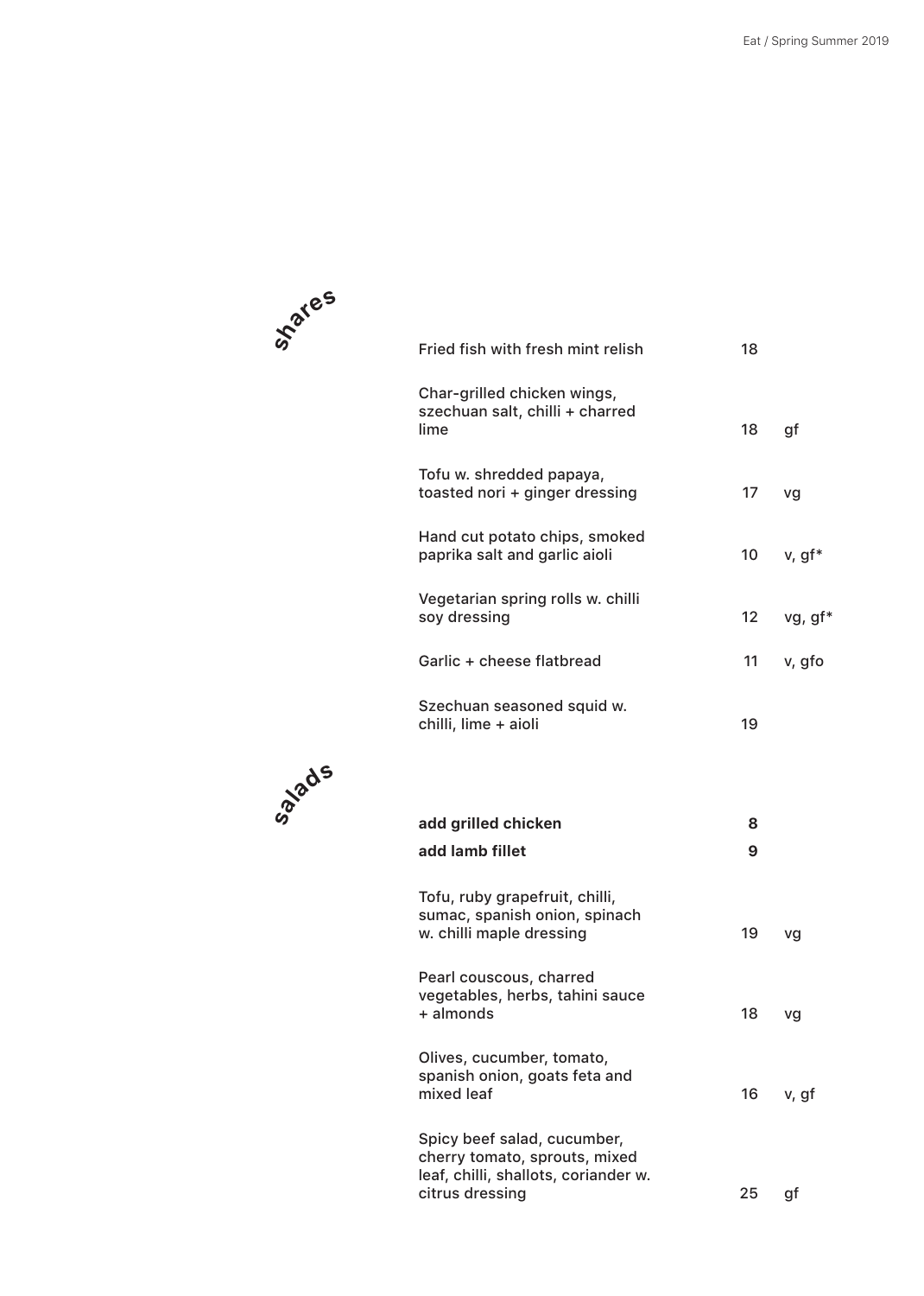| 300g grass fed Cape Grim<br>rump<br>w. roasted cherry tomato, chilli                                                                | 35 | qf      |
|-------------------------------------------------------------------------------------------------------------------------------------|----|---------|
| $potatoes + jus$<br>Craft beer battered fish + chips                                                                                |    |         |
| w. salad + tartare sauce                                                                                                            | 25 |         |
| Chicken parmigiana, panko<br>crusted, double smoked leg<br>ham, sugo, mozzarella, garden<br>salad and fries                         | 26 |         |
| Crispy skin Atlantic salmon fillet,<br>chilli potatoes, herb sauce +<br>pickled cauliflower                                         | 29 | gf      |
| Spiced bean cake, rice noodles,<br>herbs, sprouts, sesame, chilli,<br>carrot, papaya w. miso soy<br>ginger dressing                 | 21 | gf*, vg |
| Buttermilk fried chicken thigh<br>strips, avocado, cherry tomato,<br>spinach, spanish onion, dukkah,<br>charred lime + wasabi aioli | 26 |         |
|                                                                                                                                     |    |         |



**mains**

## **with Sonoma milk bun and chips**

| Craft battered fish, mixed<br>leaf, kohlrabi remoulade, mint,<br>cheddar cheese, aioli                | 21 |
|-------------------------------------------------------------------------------------------------------|----|
| Buttermilk fried chicken,<br>smashed avocado, mixed leaf,<br>cheddar cheese, wasabi aioli             | 21 |
| Beef, miso roasted onion, sliced<br>jalapeño, mozzarella, mixed leaf,<br>smoked chipotle pepper sauce | 21 |
| Leek fritters, mint relish,<br>smashed avocado, mixed leaf,<br>cheddar cheese                         |    |

 $\mathsf{v}$